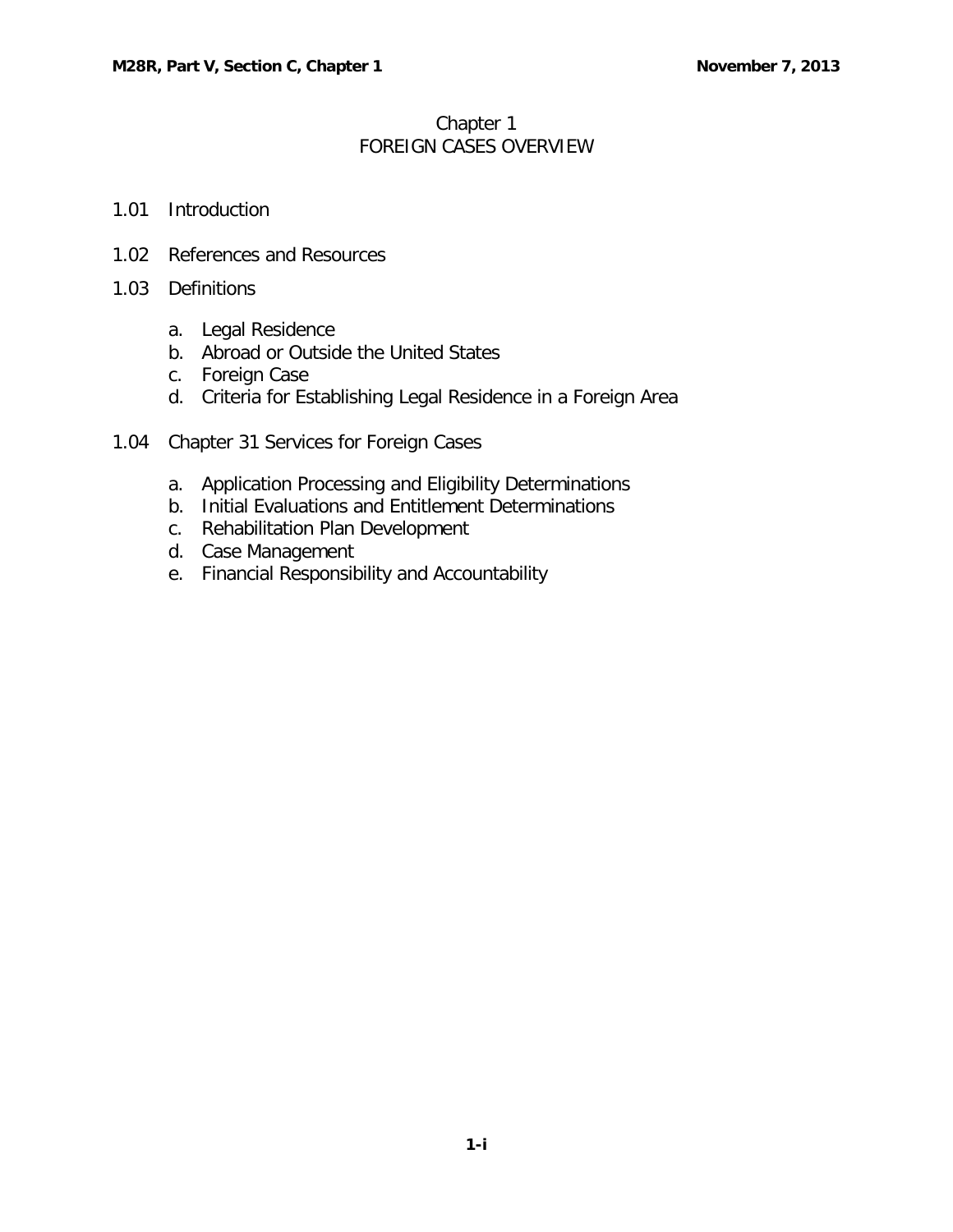## Chapter 1 FOREIGN CASES OVERVIEW

## <span id="page-1-0"></span>1.01 Introduction

This chapter is an overview of M28R, Part V, Section C, which provides guidelines on processing and managing Vocational Rehabilitation and Employment (VR&E) services for Veterans who reside outside the United States (U.S.). The procedures for foreign cases cover the different phases of the Department of Veterans Affairs (VA) VR&E services, which include application processing, conducting initial evaluation and entitlement determination, developing and implementing rehabilitation plans, and administering financial responsibilities and accountabilities.

<span id="page-1-1"></span>1.02 References and Resources

| Laws:        | 38 United States Code (U.S.C.) 3114         |
|--------------|---------------------------------------------|
| Regulations: | 38 Code of Federal Regulations (CFR) 21.130 |

## <span id="page-1-3"></span><span id="page-1-2"></span>1.03 Definitions

a. Legal Residence

Legal residence is defined as the permanent fixed place of residence at a specific address to which one intends to return despite temporary absences or residence elsewhere.

<span id="page-1-4"></span>b. Abroad or Outside the United States

Abroad or outside the U.S. refers to any location not within the United States, territories and possessions of the U.S., the District of Columbia, the Commonwealth of Puerto Rico, or the Republic of the Philippines.

<span id="page-1-5"></span>c. Foreign Case

A case is considered foreign if one of the following two circumstances exists:

1. The Veteran is, or will be, residing abroad and he/she requires an initial evaluation and possible subsequent development of a vocational rehabilitation plan, or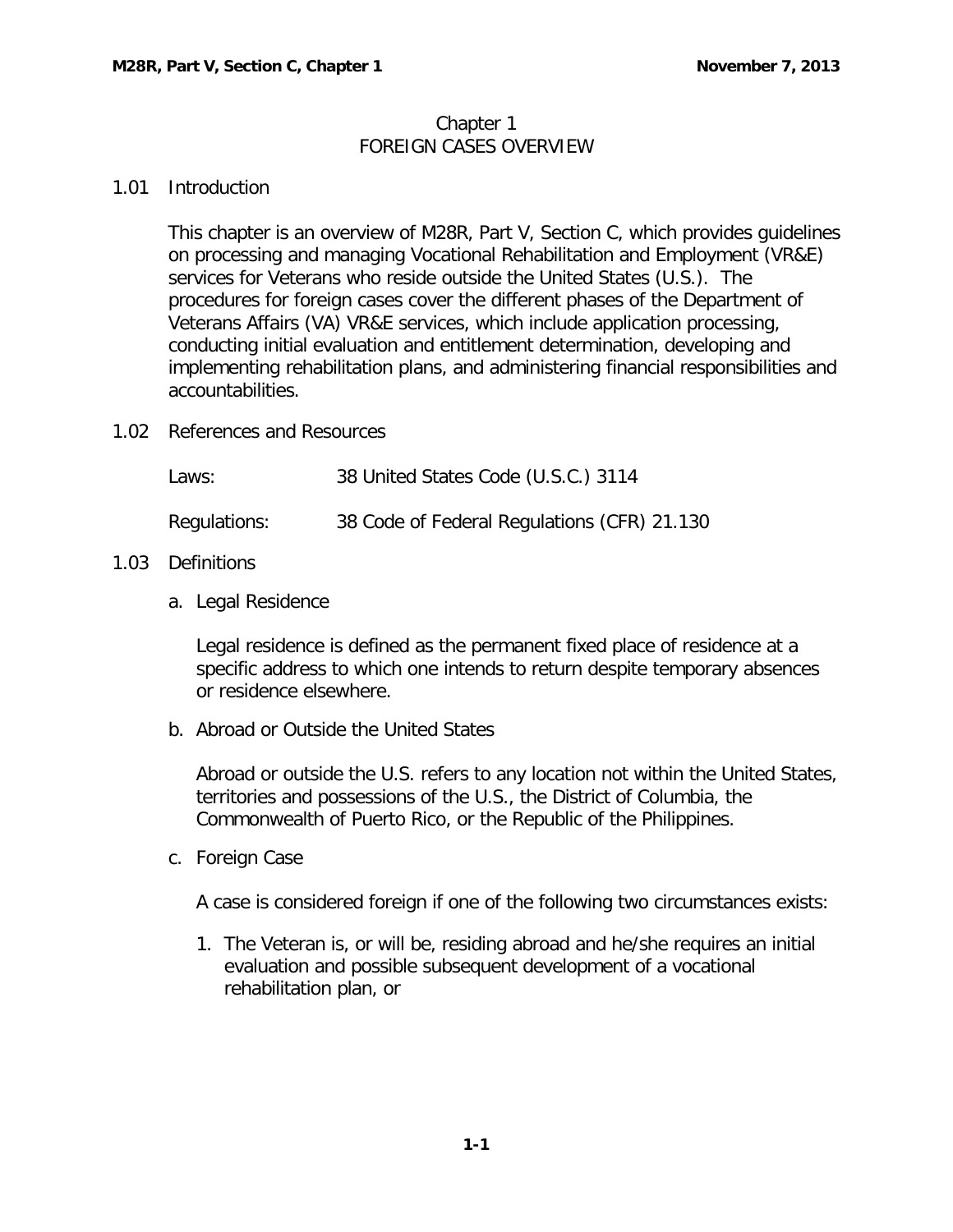- 2. The Veteran has been pursuing a rehabilitation program in the U.S. and, as part of the rehabilitation plan, needs a period of training outside the U.S. to meet the occupational requirements of the vocational goal.
- <span id="page-2-0"></span>d. Criteria for Establishing Legal Residence in a Foreign Area
	- 1. The Veteran has accepted employment overseas.
	- 2. The Veteran is married to a foreign national.
	- 3. The Veteran is a spouse of an active duty Servicemember assigned overseas.
	- 4. The Veteran is accompanying his/her spouse, who is employed overseas.
- <span id="page-2-1"></span>1.04 Chapter 31 Services for Foreign Cases

All aspects of Chapter 31 service delivery for foreign cases, to include processes for providing VR&E services, roles and responsibilities of each stakeholder, documentation requirements, and case management are the same as for nonforeign cases, with the exception of payment processing. Payments to facilities with foreign addresses are made through the Benefits Delivery Network (BDN) since foreign banking addresses cannot be vendorized through the Financial Management System (FMS), and therefore cannot be processed through the Corporate WINRS (CWINRS).

<span id="page-2-2"></span>a. Application Processing and Eligibility Determinations

For additional information on application processing and entitlement determinations, refer to M28R.IV.A.2.

<span id="page-2-3"></span>b. Initial Evaluations and Entitlement Determinations

For additional information on the initial evaluation and entitlement determination process, see to M28R.IV.B.

<span id="page-2-4"></span>c. Rehabilitation Plan Development

For additional information on plan development, refer to M28R.IV.C.

<span id="page-2-5"></span>d. Case Management

For additional information on case management services, refer to M28R.V.A.

<span id="page-2-6"></span>e. Financial Responsibility and Accountability